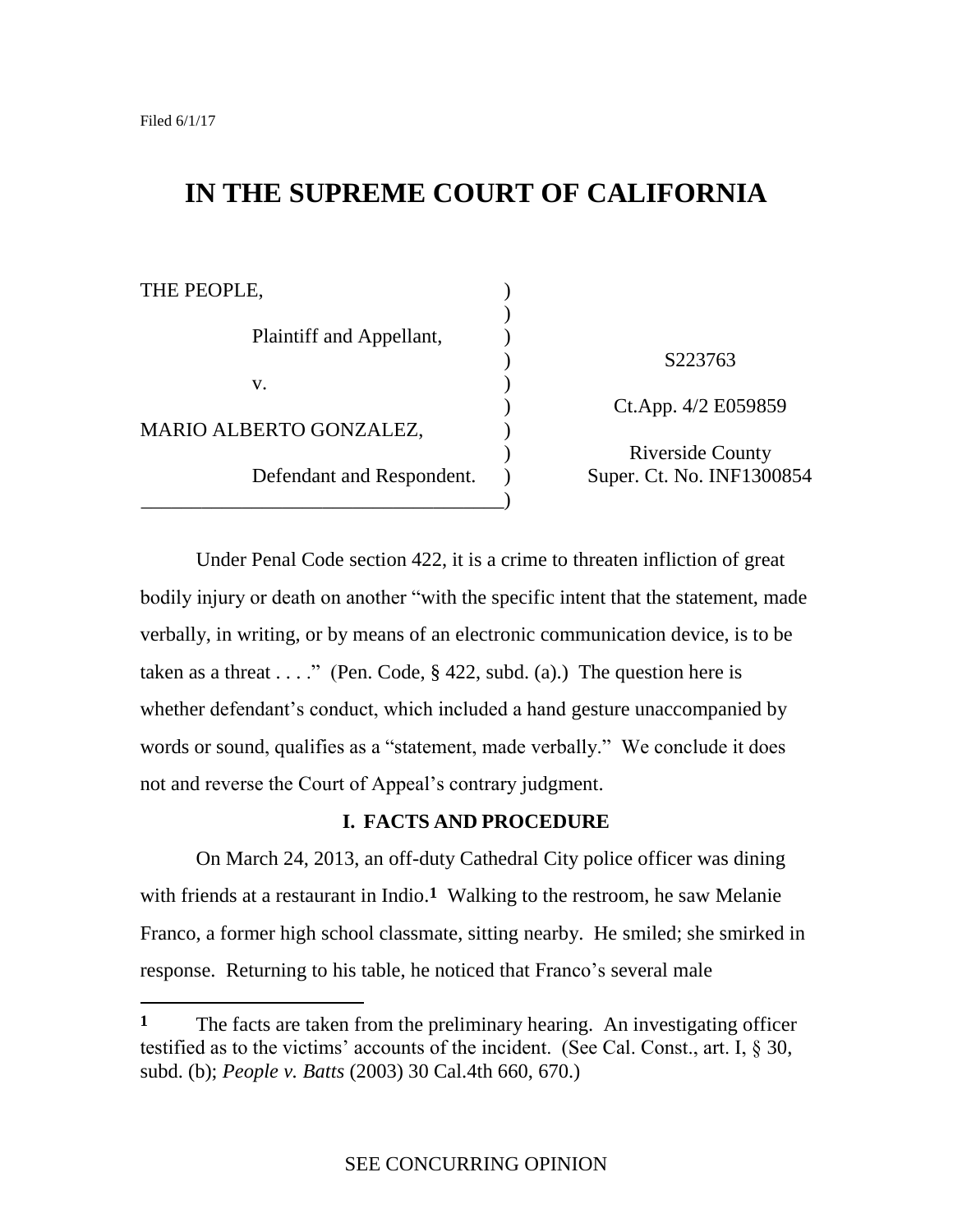companions displayed gang tattoos and stared at him in a "confrontational way." One of those men was defendant Mario Alberto Gonzalez, who had "JT" tattooed on the back of his head. Franco's companions eventually left while continuing to stare menacingly. The officer's group sat at a window booth facing the parking lot. The tattooed men got into an SUV, with defendant in the front passenger seat. As the vehicle drove past the restaurant window, defendant made a "JT" hand sign and manually simulated a pistol pointed upward. The officer recognized the "JT" sign as a symbol of the Jackson Terrace gang, and considered the pistol gesture as a threat. The SUV stopped in front of the restaurant. The SUV driver then ran his finger across his neck, made a "JT" hand sign, and simulated a gun, which he pointed at the officer's group. The officer and some of his companions were frightened by the gestures.

Defendant was held to answer on five counts of making a criminal threat, one count for each person at the officer's table. Other allegations included gang enhancements and the service of three state prison priors.**2** Defendant sought to set aside the criminal threats counts.**3** He argued that, because his hand gestures were not a statement "made verbally," they could not constitute criminal threats as defined by Penal Code section 422. **4** The court agreed and dismissed the criminal threat allegations.**5** Defendant pled guilty to a separate misdemeanor. The People sought review and the Court of Appeal reversed the dismissal.

**<sup>2</sup>** Penal Code sections 186.22, subdivision (b)(1), 667.5, subdivision (b).

**<sup>3</sup>** Penal Code section 995, subdivision (a)(2)(B).

**<sup>4</sup>** Subsequent references are to the Penal Code unless noted.

**<sup>5</sup>** The court dismissed two other counts not at issue here.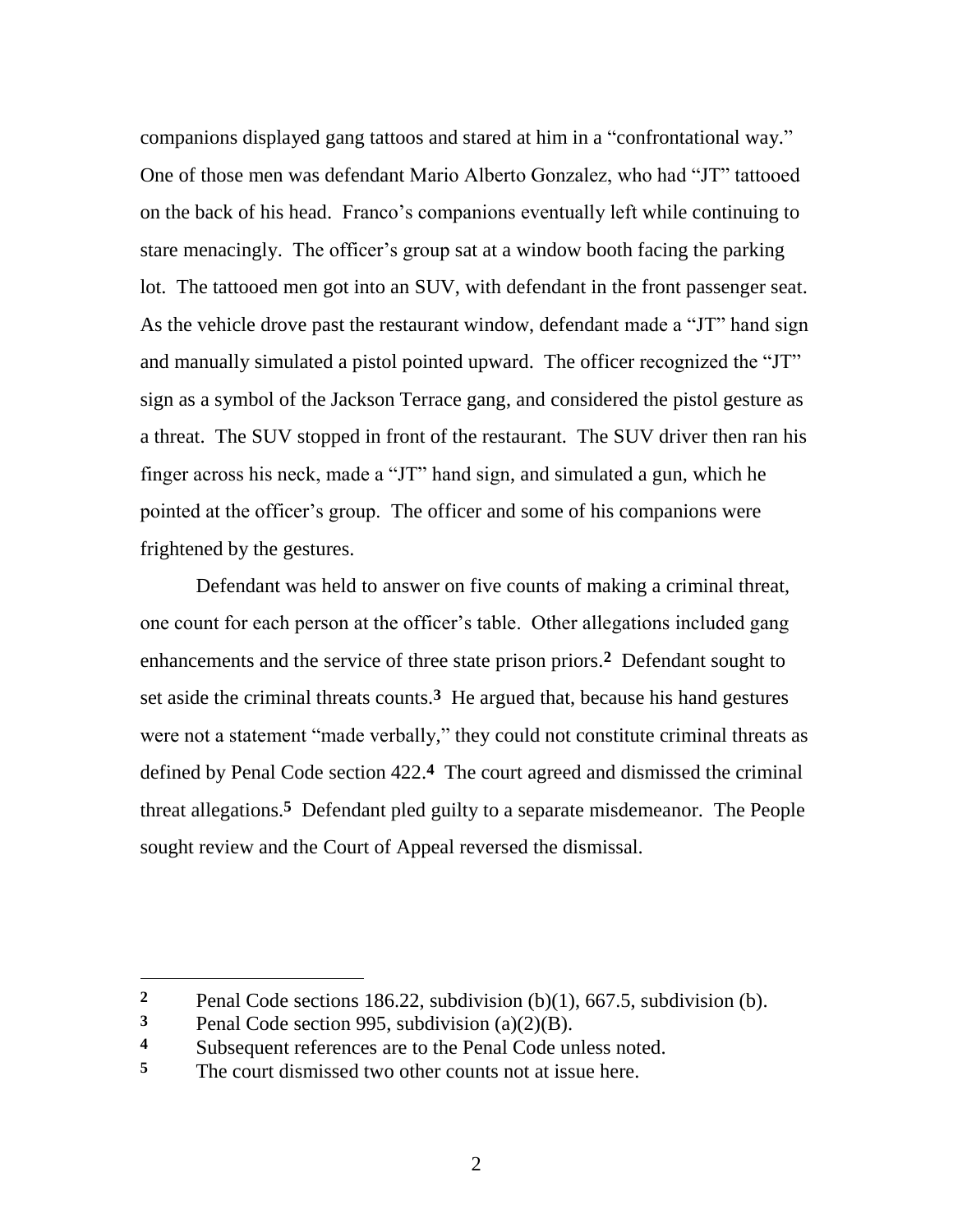### **II. DISCUSSION**

As noted, this case involves an appeal after the trial court granted defendant's motion under section 995 to set aside the criminal threats counts. ―[I]n proceedings under section 995 it is the magistrate who is the finder of fact; the superior court has none of the foregoing powers, and sits merely as a reviewing court; it must draw every legitimate inference in favor of the information, and cannot substitute its judgment as to the credibility or weight of the evidence for that of the magistrate. [Citation.] On review by appeal or writ, moreover, the appellate court in effect disregards the ruling of the superior court and directly reviews the determination of the magistrate . . . ." (*People v. Laiwa*) (1983) 34 Cal.3d 711, 718; see *People v. Konow* (2004) 32 Cal.4th 995, 1025.) "Insofar as the Penal Code section 995 motion rests on issues of statutory interpretation, our review is de novo." (*Lexin v. Superior Court* (2010) 47 Cal.4th 1050, 1072.) " ' "As in any case involving statutory interpretation, our fundamental task here is to determine the Legislature's intent so as to effectuate the law's purpose. [Citation.] We begin by examining the statute's words, giving them a plain and commonsense meaning." '" (*People v. Scott* (2014) 58 Cal.4th 1415, 1421.) "[W] e consider the language of the entire scheme and related statutes, harmonizing the terms when possible.‖ (*Riverside County Sheriff's Dept. v. Stiglitz* (2014) 60 Cal.4th 624, 632; see *People v. Gonzalez* (2014) 60 Cal.4th 533, 537.)

Section 422, subdivision (a) reads: "Any person who willfully threatens to commit a crime which will result in death or great bodily injury to another person, with the specific intent that *the statement, made verbally, in writing, or by means of an electronic communication device*, is to be taken as a threat, even if there is no intent of actually carrying it out, which, on its face and under the circumstances in which it is made, is so unequivocal, unconditional, immediate, and specific as to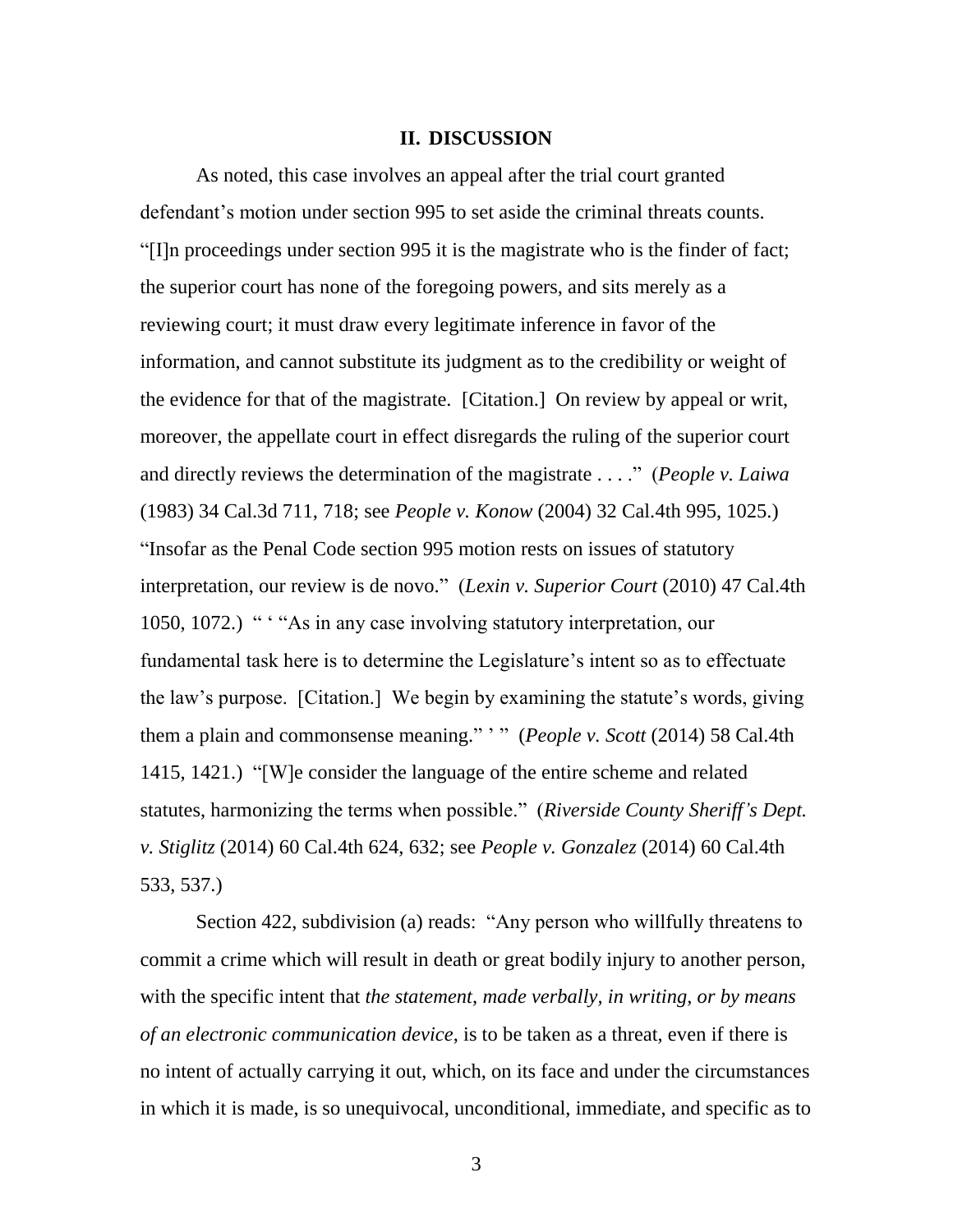convey to the person threatened, a gravity of purpose and an immediate prospect of execution of the threat, and thereby causes that person reasonably to be in sustained fear for his or her own safety or for his or her immediate family's safety, shall be punished by imprisonment in the county jail not to exceed one year, or by imprisonment in the state prison." (Italics added.)

Because defendant's gestures were not conveyed "in writing" or "by means" of an electronic communication device," the sole issue is whether they may constitute a statement "made verbally."  $(\S$  422, subd. (a).) Dictionary definitions of "verbal" include "[o]f, relating to, or associated with words," and "[e]xpressed in spoken rather than written words; oral." (American Heritage Dict. (4th ed. 2000) p. 1910; see also Webster's 3d New Internat. Dict. (2002) p. 2542; Random House Webster's College Dict. (2001) p. 1451.) Indeed, one dictionary cautioned in a usage note: "Verbal has been used since the 16th century to refer to spoken, as opposed to written, communication, and the usage cannot be considered incorrect. But because *verbal* may also mean 'by linguistic means,' it may be ambiguous in some contexts.‖ (American Heritage Dict., *supra*, at p. 1910.) "Oral" is defined as "uttered by the mouth or in words: SPOKEN." (Webster's Collegiate Dict. (11th ed. 2003) p. 872.) While the terms "verbal" and "oral" are closely related, they remain distinct. "Verbal" connotes the use of words. "Oral" means spoken in the sense that the mouth is used to articulate words or sounds.

Defendant contends that his gestures did not qualify as a statement "made" verbally" because he neither made a statement orally nor did he use words. The People argue that "made verbally" does not require an element of sound, and defendant's gestures were a "clear example of verbal communication" because "a word can be spoken without sound."

As we explain further below, we need not resolve here whether "made" verbally" requires either the use of words or an oral utterance. Because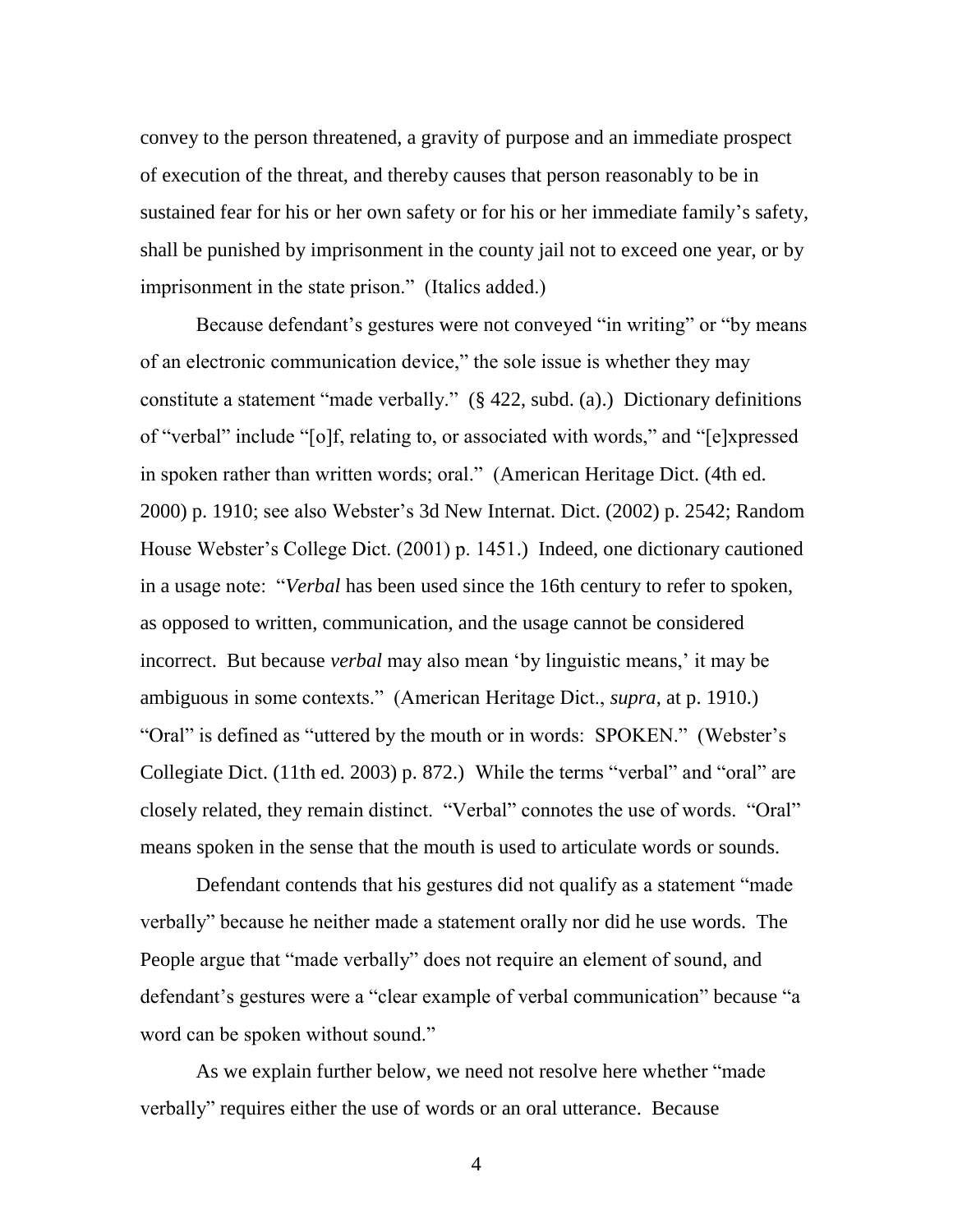defendant's conduct here involved *neither*, we conclude it falls outside the purview of section 422.

### **A. "Statement" Under Section 422 Excludes Nonverbal Conduct**

The Legislature originally enacted section 422 in 1977. The statute proscribed threats made "with intent to terrorize another," defining "terrorize" as creating "a climate of fear and intimidation by means of threats or violent action causing sustained fear for personal safety in order to achieve social or political goals.‖ (Former §§ 422, 422.5; Stats. 1977, ch. 1146, § 1, pp. 3684-3685.) After these provisions were struck down as unconstitutionally vague, the Legislature repealed them. (*People v. Mirmirani* (1981) 30 Cal.3d 375, 382-388; see *People v. Toledo* (2001) 26 Cal.4th 221, 228-229; Stats. 1987, ch. 828, § 28, p. 2587.)

Penal Code section 422 was reenacted in 1988 as part of the California Street Terrorism Enforcement and Prevention Act. As relevant here, the provision applied to "[a]ny person who willfully threatens to commit a crime which will result in death or great bodily injury to another person, with the specific intent that the statement is to be taken as a threat  $\dots$ ." (Stats. 1988, ch. 1256, § 4, pp. 4184-4185.) Although Penal Code section 422 did not otherwise define "statement," the Evidence Code defines the term as  $\degree$ (a) oral or written verbal expression or (b) nonverbal conduct of a person intended by him as a substitute for oral or written verbal expression." (Evid. Code,  $\S$  225.) This definition, which has been part of our Evidence Code since its enactment in 1965 (Stats. 1965, ch. 299, § 2, p. 1299), thus includes the actual use of spoken or written words, as well as conduct**6** intended as a substitute for the actual use of words.

<sup>&</sup>lt;sup>6</sup> "Conduct" is defined as "all active and passive behavior, both verbal and nonverbal." (Evid. Code, § 125.)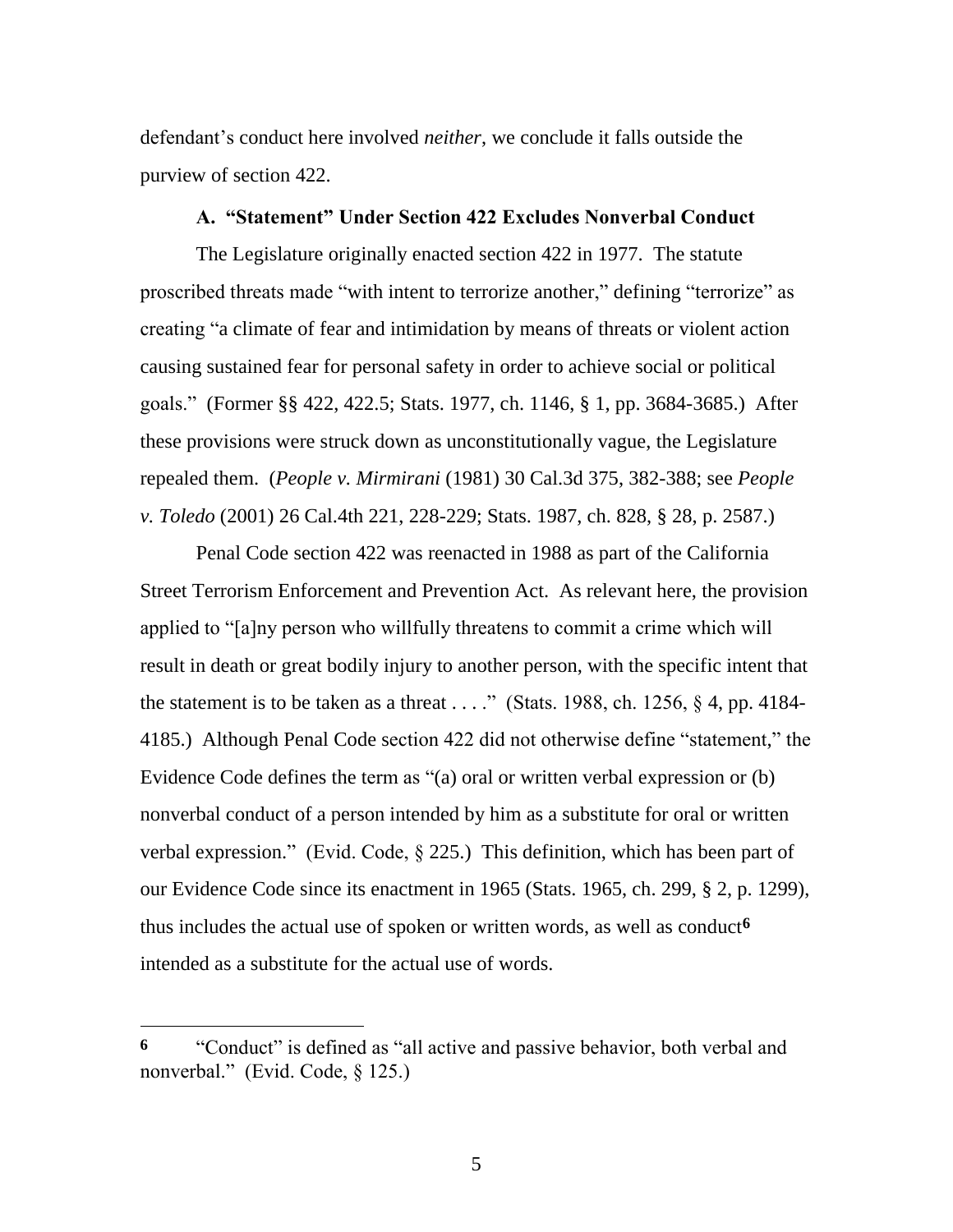In 1998, Penal Code section 422 was amended to insert the language at issue here, requiring a relevant statement to be "made verbally, in writing, or by means of an electronic communication device  $\dots$ ." (Stats. 1998, ch. 825, § 3, p. 5161.) The 1998 amendment was part of a bill intended to combat "cyberstalking." A committee report explained: "This bill seeks to make ‗cyberstalking' punishable under current harassment and stalking laws. Cyberstalking is a new high-tech version of stalking. At its worst, cyberstalking can become 'real world' stalking, with potentially dangerous and even deadly consequences. Cyberstalking can take the form of threatening, obscene, or hateful e-mail; pages; faxes; and voice mail messages. [¶] Specifically, this bill amends law relating to stalking, terrorist threats, and telephone harassment, as well as the tort of stalking. By adding 'electronic communication' to these code sections, it will not matter if the harasser is capable of carrying out the threat—it will be enough that the target believes the threat to be credible and 'had reasonable fear for his or her safety or the safety of his or her immediate family.' " (Assem. Com. on Judiciary, Analysis of Sen. Bill No. 1796 (1997-1998 Reg. Sess.) as amended June 25, 1998, p. 3; see also Assem. Com. on Public Safety, Analysis of Sen. Bill No. 1796 (1997-1998 Reg. Sess.) June 23, 1998, p. 4.) The bill author urged that ―[t]here is a growing consensus in California that current stalking and harassment laws need to be expanded to also include electronic communication." (Sen. Com. on Public Safety, Analysis of Sen. Bill No. 1796 (1997-1998 Reg. Sess.) as amended Mar. 30, 1998; see also Sen. Rules Com., Off. of Sen. Floor Analyses, 3d reading analysis of Sen. Bill No. 1796 (1997-1998 Reg. Sess.) as amended Apr. 28, 1998.) In addition to Penal Code section 422, the bill amended Civil Code section 1708.7 (tort of stalking), and Penal Code sections 646.9 (crime of stalking) and 653m (telephone calls with intent to annoy) to cover contact through an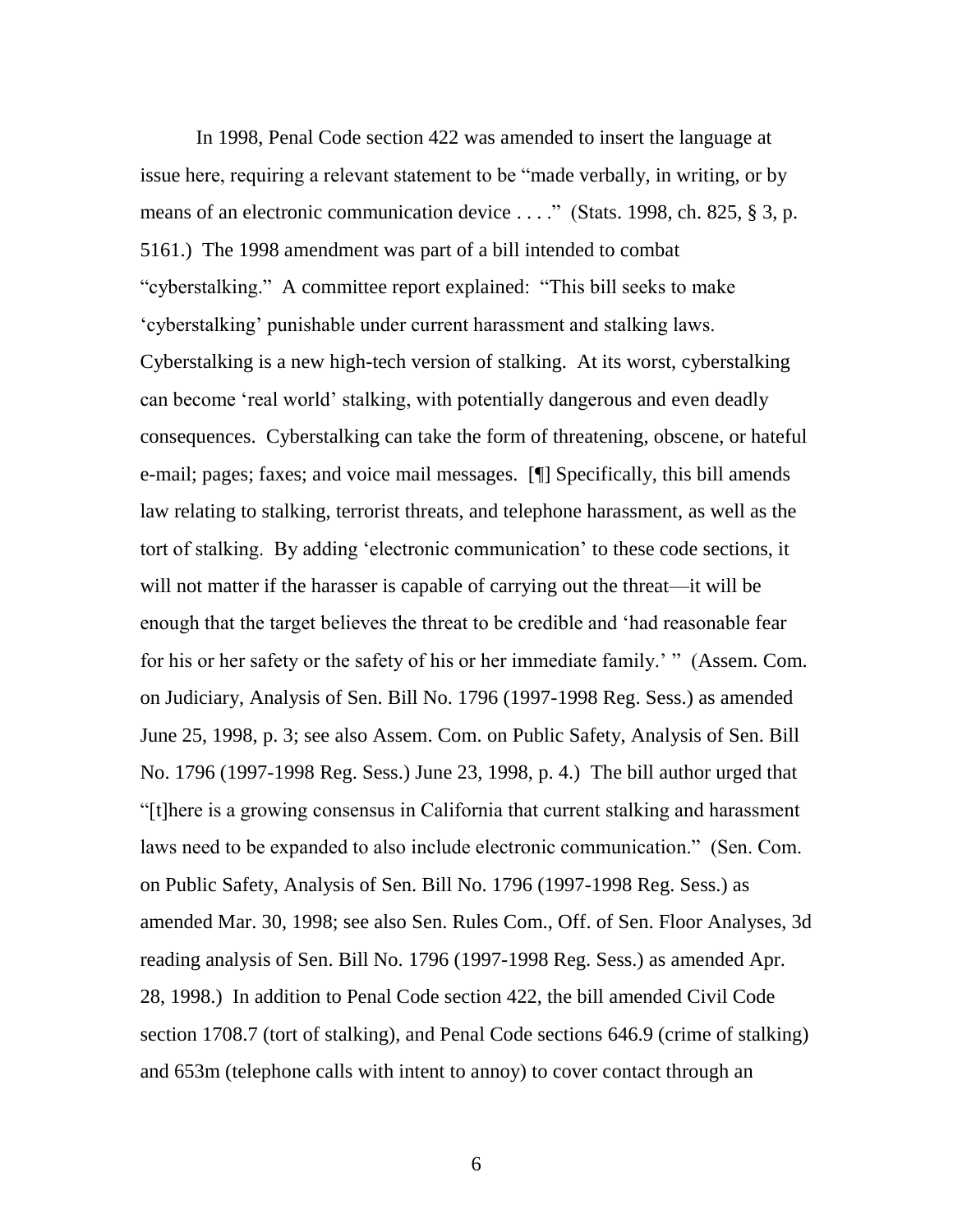electronic communication device. (See Stats. 1998, ch. 825, §§ 2-5, pp. 5160- 5165.)

There seems little doubt that the Legislature's 1998 amendment was primarily focused on expanding the reach of Penal Code section 422 to include electronic communications. However, the Legislature's choice to explicitly describe a threat "made verbally" must be given significance. After the amendment, Penal Code section 422's express reference to a statement "made" verbally" seems to exclude nonverbal conduct, at least when such a statement is not in writing or made via an electronic communication device.**7** Simply put, the People's position would require us to read "verbally" to include "nonverbally." Yet, as Evidence Code section 225 demonstrates, the Legislature fully understands how to define the reach of a statute more broadly in keeping with its intent. Here, it did not do so.

Indeed, the Legislature faced this very distinction in another statute proscribing threats. Following the 1995 bombing of an Oklahoma City federal building, the Legislature enacted the Hertzberg-Alarcon California Prevention of Terrorism Act, which contained several provisions related to weapons of mass destruction. (See § 11415 et seq.; Sen. Rules Com., Off. of Sen. Floor Analyses, 3d reading analysis of Assem. Bill No. 140 (1999-2000 Reg. Sess.) as amended Sept. 2, 1999, pp. 7-8.) Section 11418.5, subdivision (a) criminalized threats "to use a weapon of mass destruction, with the specific intent that the statement, made verbally, in writing, or by means of an electronic communication device, is to be taken as a threat, even if there is no intent of actually carrying it out, which, on its face and under the circumstances in which it is made, is so unequivocal,

**<sup>7</sup>** We have no occasion to decide here whether nonverbal symbols sent in writing or by an electronic device would qualify as a threat under section 422.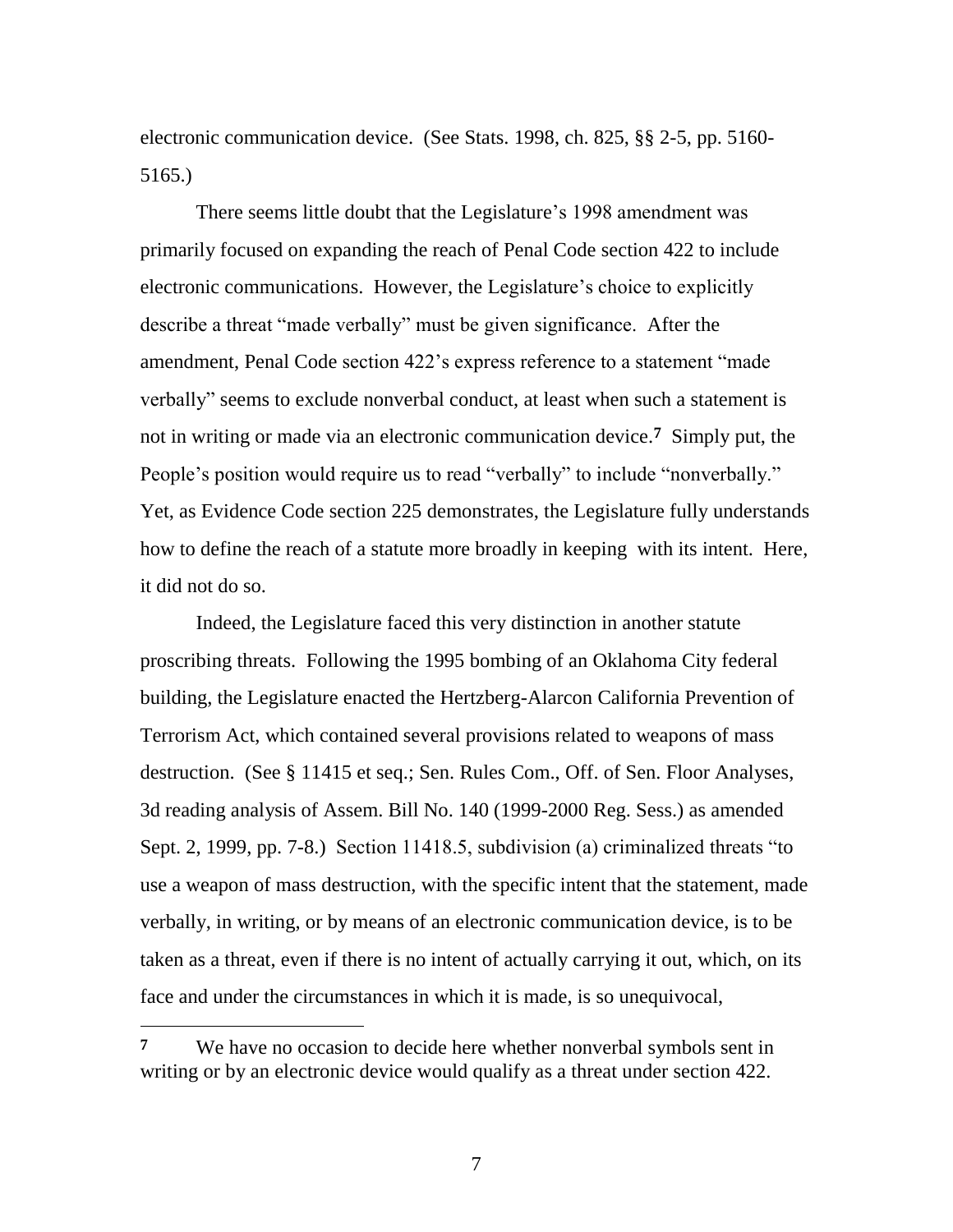immediate, and specific as to convey to the person threatened, a gravity of purpose and an immediate prospect of execution of the threat, and thereby causes that person reasonably to be in sustained fear for his or her own safety, or for his or her immediate family's safety, which results in an isolation, quarantine, or decontamination effort . . . ." (Stats. 1999, ch. 563, § 1, pp. 3938-3939.) This provision was patterned after, and closely mirrored, the post-1998 version of section 422, including that the statement be "made verbally, in writing, or by means of an electronic communication device." (See Assem. Com. on Public Safety, Analysis of Assem. Bill No. 140 (1999-2000 Reg. Sess.) as amended Feb. 25, 1999, pp. 6-8.)

In 2002, the Legislature amended Penal Code section 11418.5 to expressly include a reference to Evidence Code section 225. Penal Code section 11418.5, subdivision (a) now states in relevant part: "Any person who knowingly threatens to use a weapon of mass destruction, with the specific intent that the statement as defined in Section 225 of the Evidence Code or a statement made by means of an electronic communication device, is to be taken as a threat  $\dots$ ." One committee report explained the change: "Existing law *limits* the threat to use a WMD to a verbal or written statement or a statement made by means of an electronic device. This bill *adds* non-verbal conduct or communication by incorporating the definition of 'statement' in the Evidence Code." (Assem. Com. on Public Safety, Analysis of Sen. Bill No. 1287 (2001-2002 Reg. Sess.) as amended May 7, 2002, pp. 6-7, italics added.) Another committee report observed the bill "amends the WMD credible threat crime to provide that a 'statement' conveying a threat may be any form of communication, including conduct, as described in Evidence Code section 225." (Sen. Com. on Public Safety, Analysis of Sen. Bill No. 1287 (2001-2002 Reg. Sess.) as amended April 25, 2002, p. M.)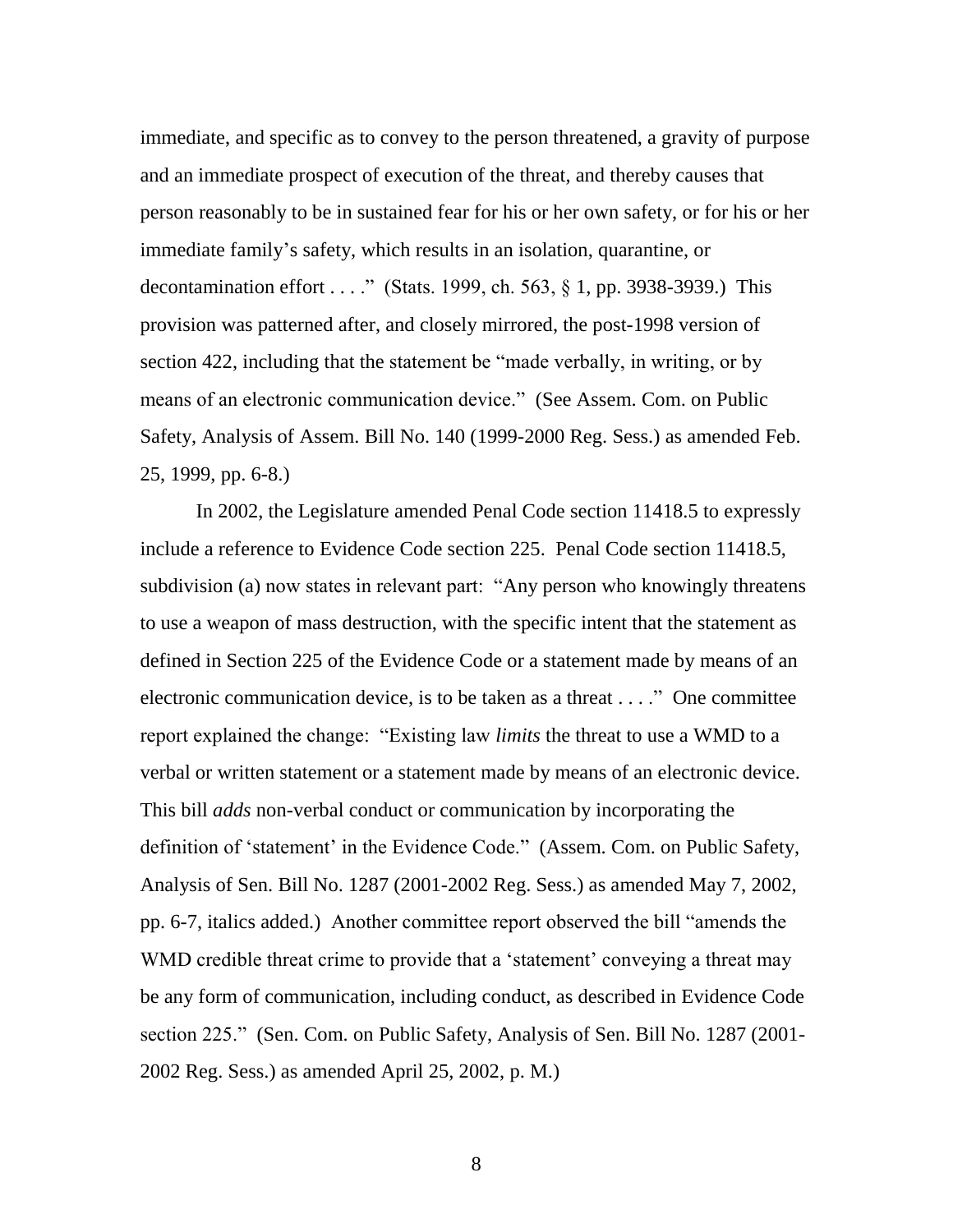The Legislature was made aware that the precise language of Penal Code section 422 at issue here, which appeared verbatim in the prior version of Penal Code section 11418.5, *excluded* nonverbal conduct. Thereafter, the weapons of mass destruction statute was expanded to include a reference to Evidence Code section 225. The Legislature declined to make a similar amendment to Penal Code section 422. In 2000, the Los Angeles County District Attorney sponsored a bill to amend Penal Code section 422 to expressly reference Evidence Code section 225. According to the sponsor, the bill " 'would correct an unintended narrowing of California's "Terrorist Threat" law that occurred with the passage of SB 1796 (Leslie) of 1998. As originally enacted, California's "Terrorist Threat" law made it unlawful to make any statement to another person threatening to commit a crime against that person that would result in death or great bodily injury. The word "statement" was unqualified in California's original "Terrorist Threat" law. As such, under Evidence Code section 225, threatening statements included those made either (a) orally or in writing or (b) by the non-verbal conduct of a person intended by him as a substitute [for] written expression. The 1998 amendments of the "Terrorist Threat" law to cover threats made via an "electronic communication" device" had the unintended effect of eliminating threats made by nonverbal communication.' " (Sen. Com. on Public Safety, Rep. on Assem. Bill No. 2650) (1999-2000 Reg. Sess.) as amended May 26, 2000, p. 3.) The sponsor argued it was important to correct this " 'drafting error' " because " 'many non-verbal threatening gestures, such as the "throat slash," a simulated noose jerk of the neck, or a hand pointing like a gun are often as threatening, or more threatening, than oral or written threats, particularly in gang cases.' " (*Ibid.*)

It is ordinarily true that " $[w]e$  can rarely determine from the failure of the Legislature to pass a particular bill what the intent of the Legislature is with respect to existing law.' " (*People v. Mendoza* (2000) 23 Cal.4th 896, 921.)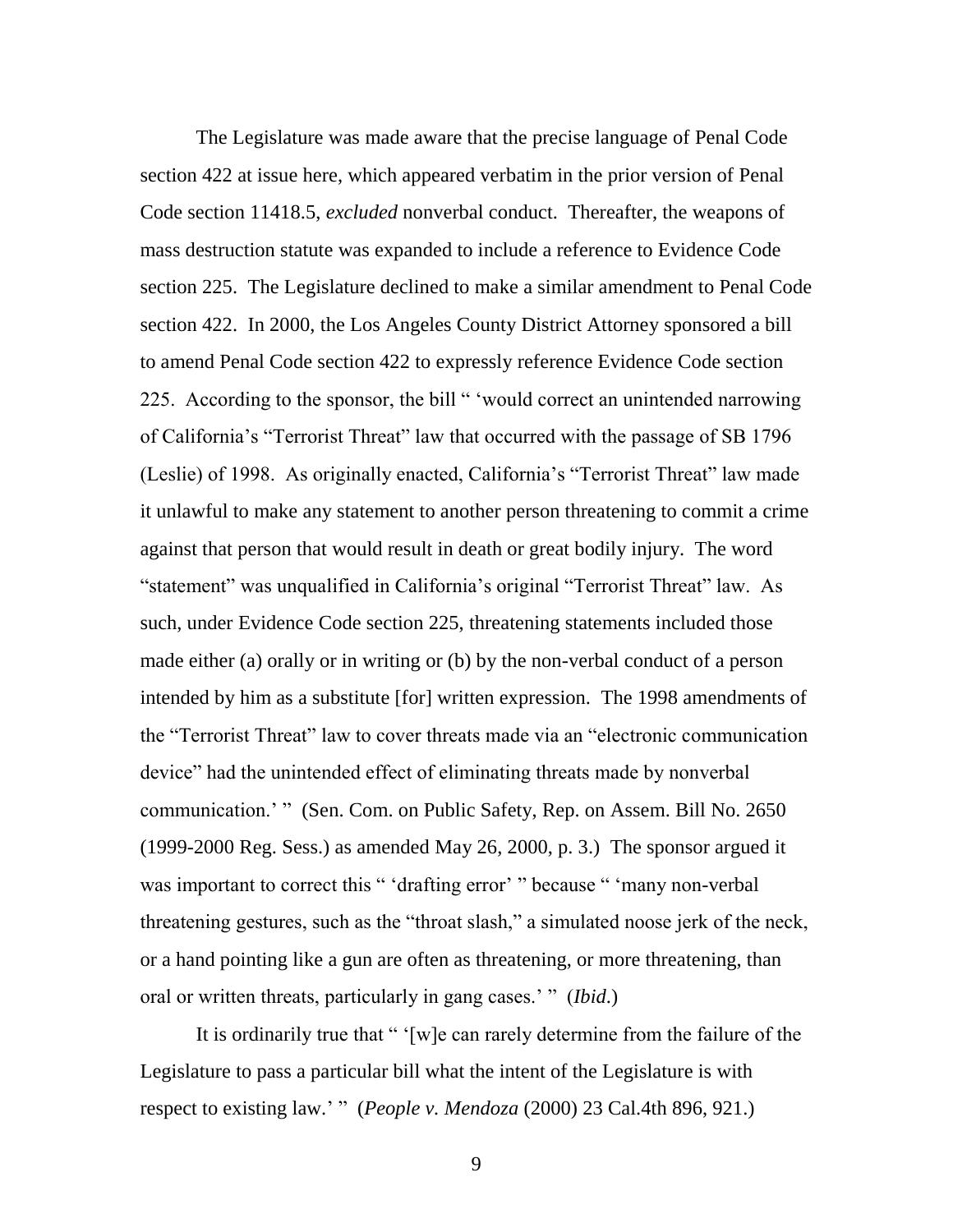However, the Legislature's consideration of, and failure to pass, an amendment of Penal Code section 422 to reference Evidence Code section 225, coupled with its *passage* of the very same amendment as to Penal Code section 11418.5 two years later, suggests the Legislature (a) was aware that the "made verbally" language excluded nonverbal conduct, and (b) intended that nonverbal conduct may qualify as a statement under section 11418.5 but not section 422.

The People point to an uncodified portion of the chaptered law containing section 422's 1998 amendment, which stated: "It is the intent of this act to clarify that electronic communications are included in the actions that can constitute the crimes of harassment and stalking. *It is not the intent of the Legislature, by adoption of this act, to restrict in any way the types of conduct or actions that can constitute harassment or stalking*.‖ (Stats. 1998, ch. 825, § 1, p. 5160, italics added.) An "uncodified section is part of the statutory law" and " 'properly may be utilized as an aid in construing a statute.' " (*Carter v. California Dept. of Veterans Affairs* (2006) 38 Cal.4th 914, 925.) However, it is only an aid. Even assuming this statement was intended to apply to section 422, it cannot be used to contradict the actual words used by the Legislature.

Defendant relies principally upon *People v. Franz* (2001) 88 Cal.App.4th 1426 (*Franz*). Franz went to his girlfriend's house, forced his way inside, and struck her. He also repeatedly struck a visitor, Zook. While a responding officer was speaking to Zook, Franz stood behind the officer. He looked at Zook and his companion, put his index finger in front of his lips, and ran his thumb across his neck. Zook testified he "understood defendant was threatening to 'cut my throat' if Zook said anything to the officer.‖ (*Id*. at p. 1436.) Franz was convicted of two criminal threats counts.

As relevant here, Franz argued on appeal that the evidence was insufficient because he did not make "a verbal, written, or electronic statement, as required by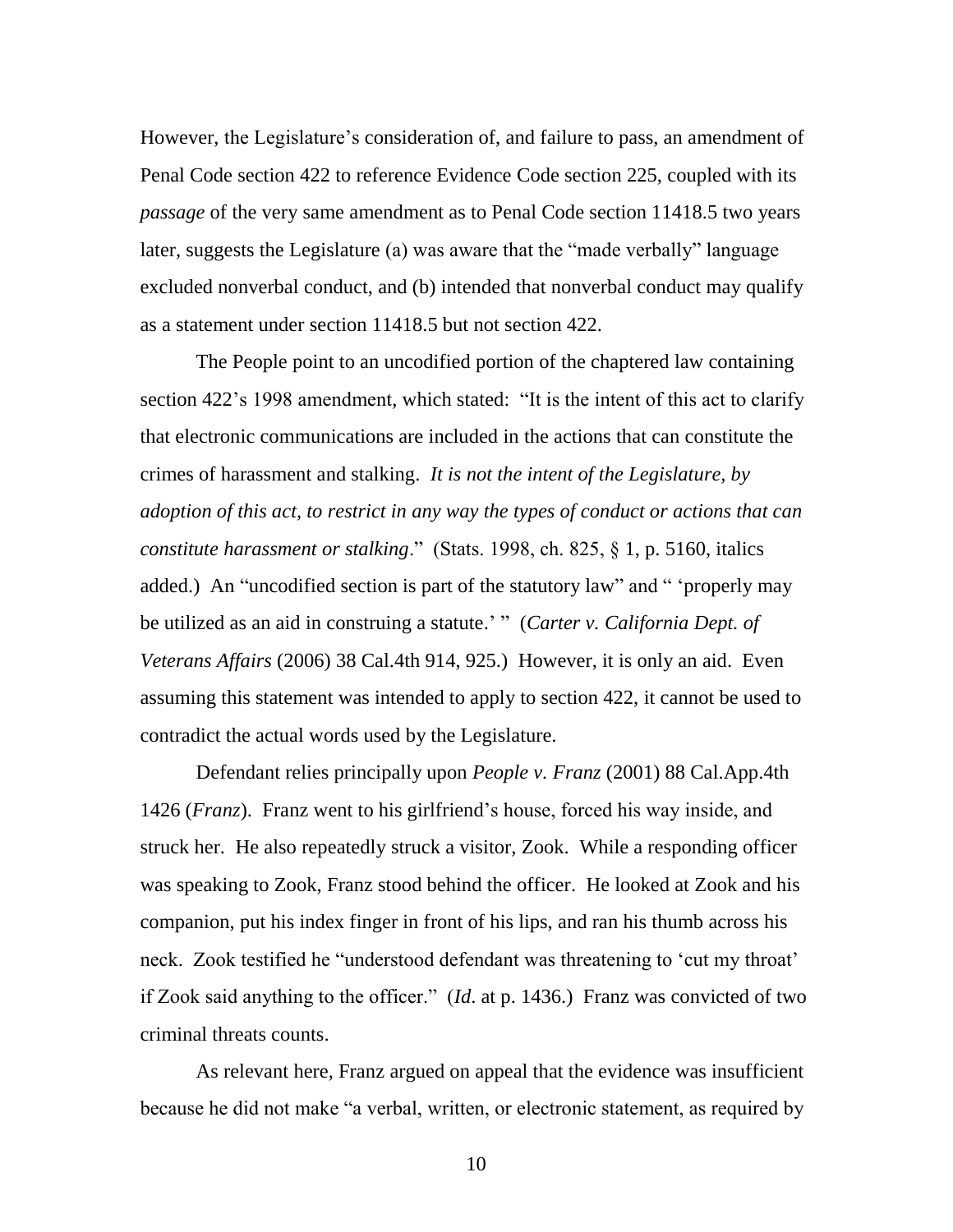section 422 . . . ." (*Franz, supra,* 88 Cal.App.4th at p. 1439.) Citing a dictionary definition, Franz asserted " 'verbal' means consisting of or using words only and not involving action." *(Id. at p. 1440.)* The People countered that "nonverbal" conduct may constitute a 'statement' within the meaning of section 422" and may include "a verbal symbol." *(Ibid.)* The Court of Appeal agreed with Franz. It reasoned that "the Legislature knows how to make a statute applicable to nonverbal communication" (*id.* at p. 1440), noting "the Legislature's express inclusion of 'conduct' in the stalking statutes . . ." *(id.* at p. 1441). *Franz* acknowledged the broader definition of "statement" in Evidence Code section 225 but concluded it did not assist the People: "Here, as pertinent, section 422 expressly provides that the 'statement' must be 'made verbally.' The Penal Code definition controls. Indeed, because Evidence Code section 225 expressly refers to ‗nonverbal conduct of a person intended by him as a substitute for oral or written verbal expression,' the Evidence Code statute further demonstrates that the Legislature knows how to define nonverbal conduct, as a means of communication, when it wants to." (*Franz*, at p. 1441.)<sup>8</sup>

The Legislature has elsewhere acknowledged the difference between verbal communication and nonverbal conduct. For example, the stalking statute defines a "credible threat" as "a verbal or written threat, including that performed through the use of an electronic communication device, or a threat implied by a pattern of conduct or a combination of verbal, written, or electronically communicated statements and conduct." (§ 646.9, subd. (g).) The offense of threatening a public

**<sup>8</sup>** *Franz* also suggested that "made verbally" under section 422 required proof that "defendant orally made some noise or sound that was capable of conveying meaning.‖ (*Franz, supra,* 88 Cal.App.4th at p. 1442.) As noted *ante*, we need not decide here whether "made verbally" requires the making of a sound or use of words as defendant's conduct here involved neither.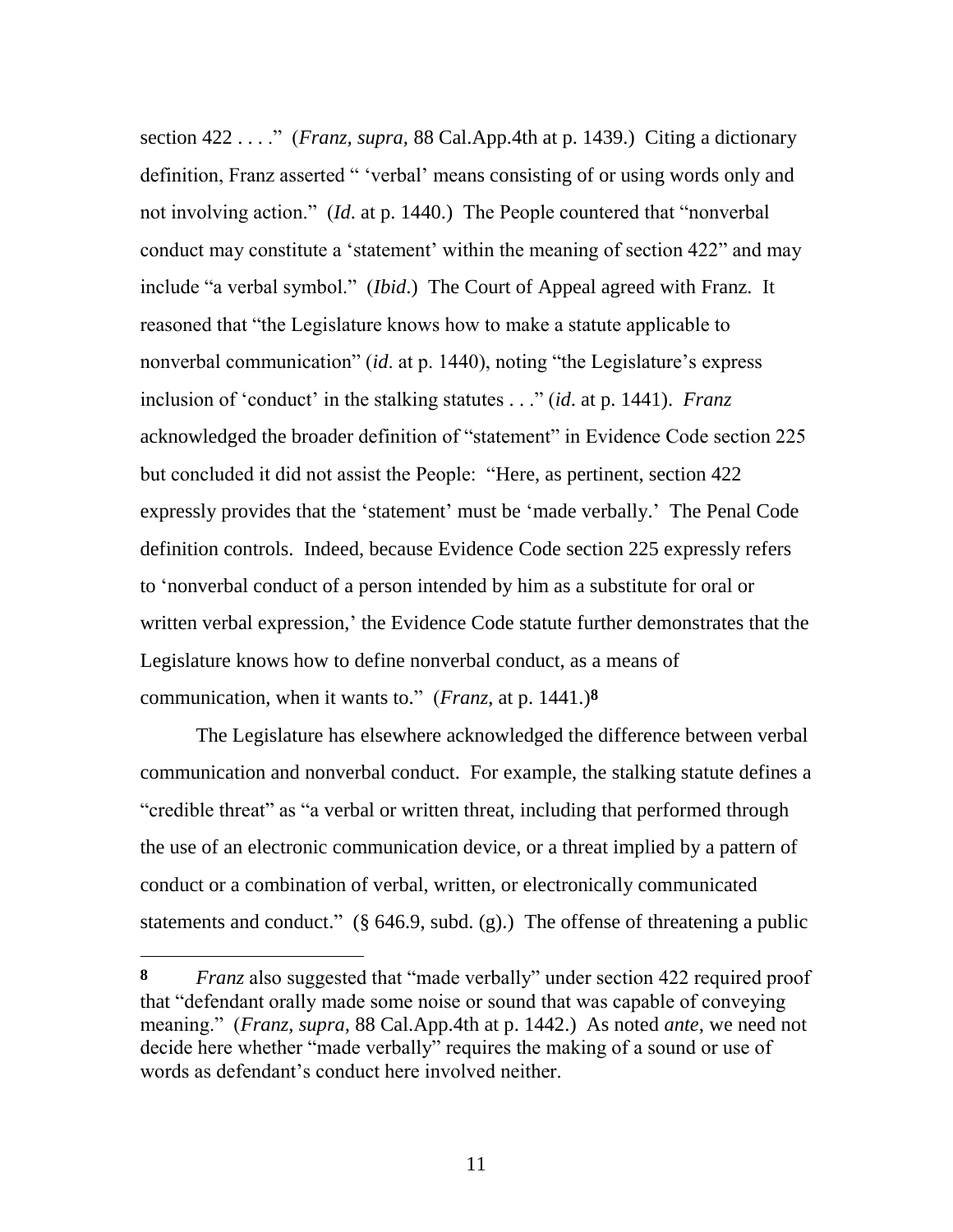official similarly defines a threat as "a verbal or written threat or a threat implied by a pattern of conduct or a combination of verbal or written statements and conduct." (§ 76, subd. (c)(5).) Indeed, the Legislature considered both the criminal threats and stalking statutes together as the 1998 cyberstalking bill amended both provisions.

In sum, we conclude that a threat made through nonverbal conduct falls outside the scope of section 422 as currently written. This conclusion gives significance to the Legislature's use of the phrase "made verbally," as well as the language and legislative history of section 422 and related provisions pertaining to threats and threatening conduct.

### **B. Application to This Case**

The People argue that defendant's gun-to-the-sky gesture "was actually a prolonged course of conduct that escalated over several minutes, involved multiple gestures, and clearly communicated his non-audible verbal threat to harm the victims in this case." The People assert that "when the entirety of respondent's behavior is analyzed, respondent's actions were undoubtedly threatening." We have no doubt that defendant's conduct could reasonably be construed as threatening. However, section 422 requires a specific type of threat, one made in the form of a statement "made verbally, in writing, or by means of an electronic communication device." As discussed, even assuming "made verbally" could mean either made orally or made through words, defendant's conduct here involved neither. For the reasons discussed, nothing in logic or reason allows us to interpret "made verbally" to include *nonverbal* conduct.

Although the People suggest that American Sign Language recognizes a similar hand gesture to that employed by defendant as the symbol for "gun," the suggestion does not assist them. Nothing in the record below demonstrated that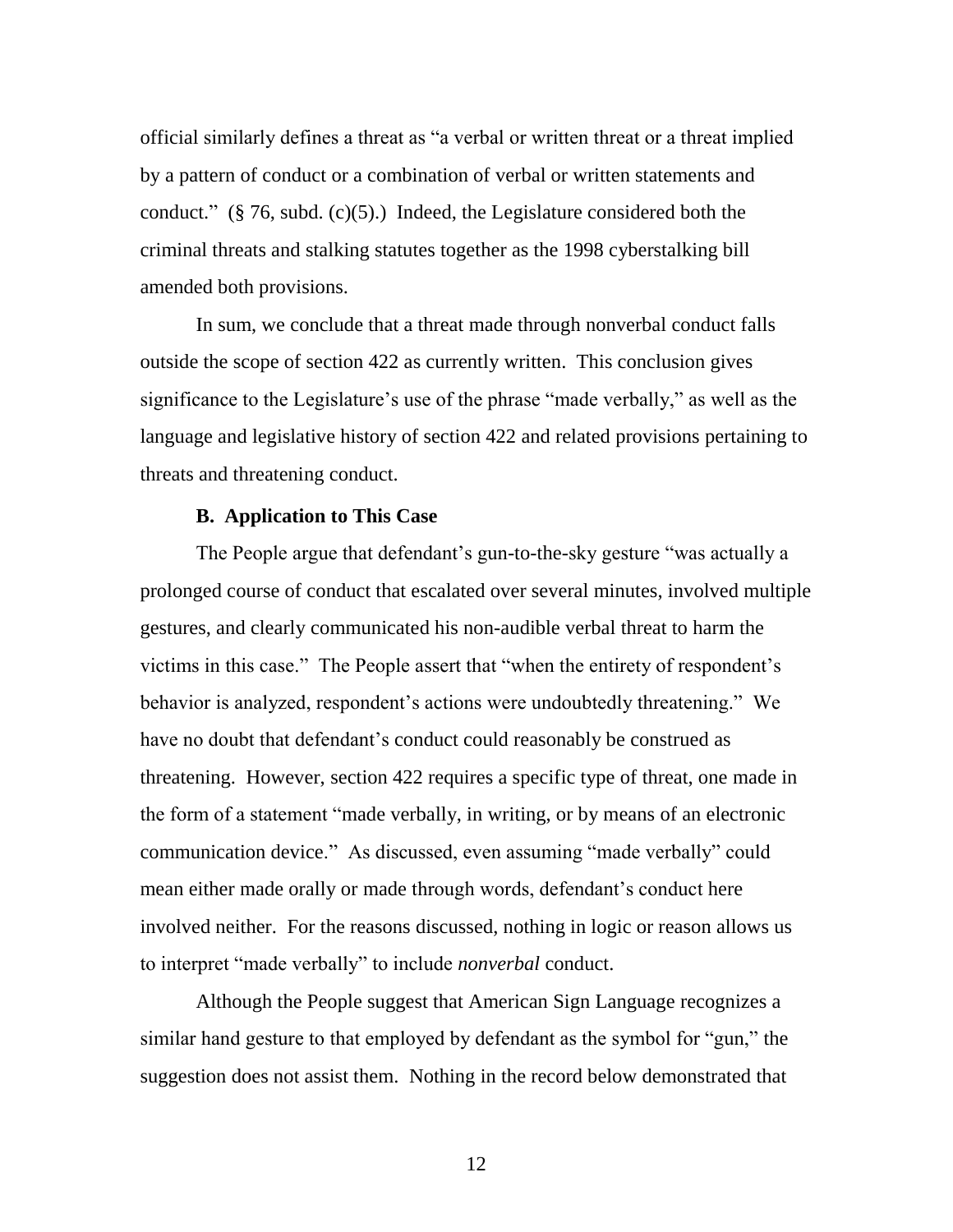the defendant actually used the American Sign Language sign for "gun." While the conduct was clearly threatening, the threat was not "made verbally" as required by section 422.**9** As the high court has stated with respect to symbolic speech in the First Amendment context, "[w]e cannot accept the view that an apparently limitless variety of conduct can be labeled 'speech' whenever the person engaging in the conduct intends thereby to express an idea.‖ (*United States v. O'Brien* (1968) 391 U.S. 367, 376; see *Rumsfeld v. Forum for Academic and Institutional Rights, Inc.* (2006) 547 U.S. 47, 65-66.) Similarly here, defendant's conduct did not constitute a verbal communication merely because he intended to convey an idea through his conduct.

Our conclusion is based on the manner in which the statute is drafted. Should the Legislature choose to include symbolic gestures within the ambit of section 422, it remains free to do so.

**<sup>9</sup>** The concurring opinion suggests defendant's "JT" hand sign was verbal because it "unmistakably communicated the name of defendant's gang" and it related to and was "'associated with [the] words' Jackson Terrace." (Conc. opn. of Werdegar, J. at p. 1.) Although the record reflects that the officer, through his experience, recognized the hand sign as a symbol of the Jackson Terrace gang, there was no testimony describing the actual gesture used. Accordingly, there is no way to determine that the gang sign was any different from the gun or throatslash gesture. For the reasons noted here and in the concurrence, we need not resolve definitively the various ways in which a gesture may be proven to constitute a statement "made verbally."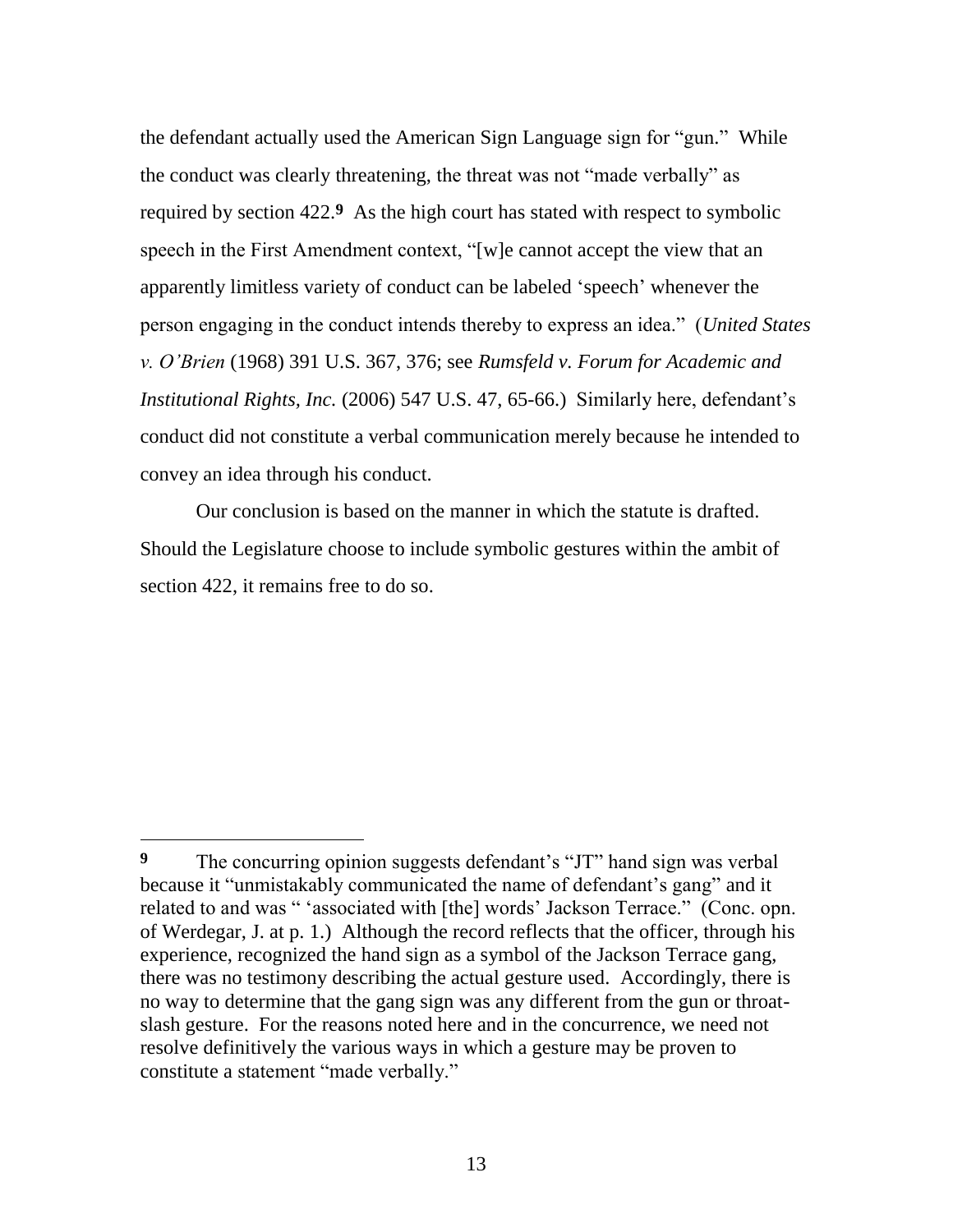## **III. DISPOSITION**

We reverse the Court of Appeal's judgment.

**CORRIGAN, J**.

**WE CONCUR:**

**CANTIL-SAKAUYE, C. J. WERDEGAR, J. CHIN, J. LIU, J. CUÉLLAR, J. KRUGER, J.**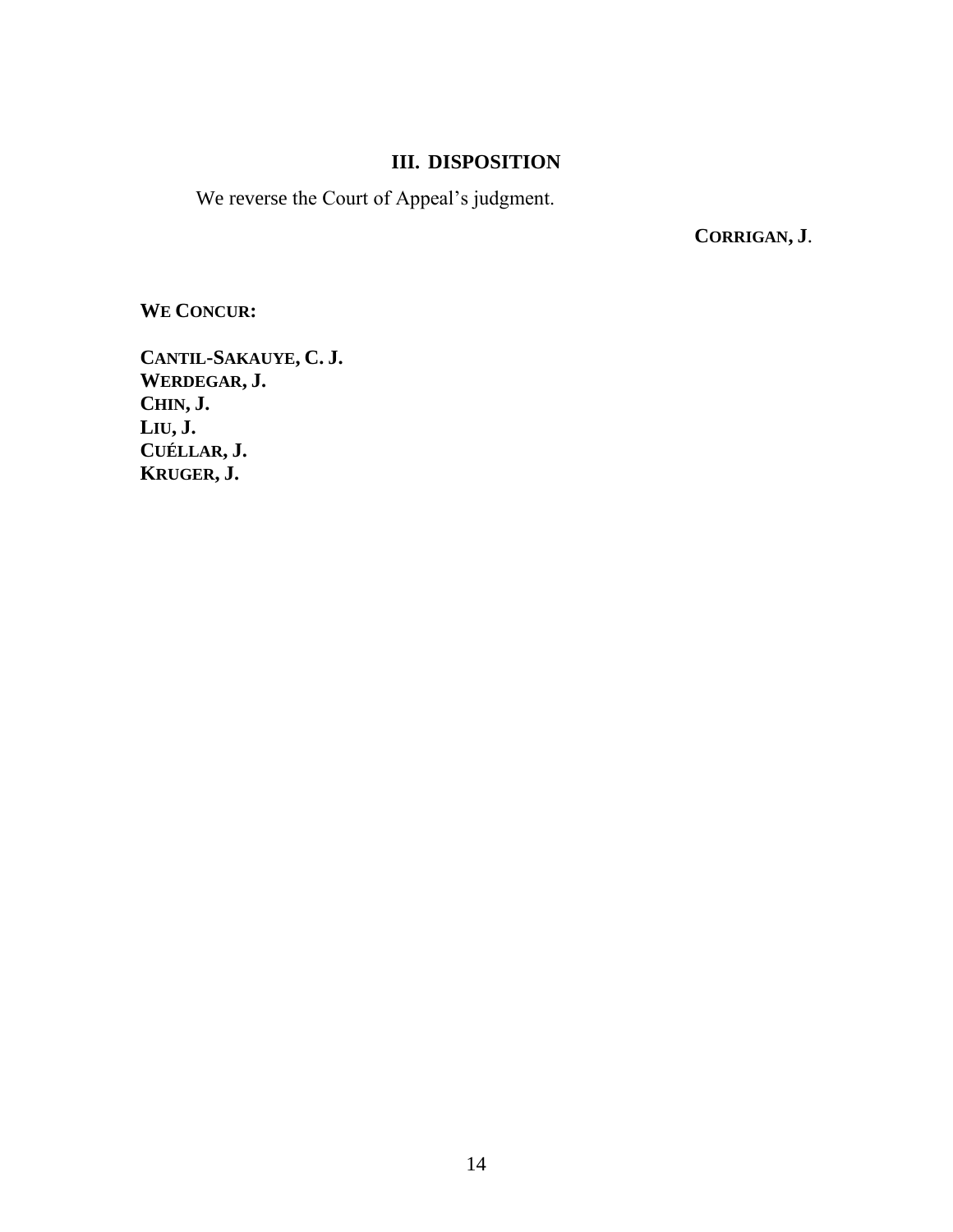### **CONCURRING OPINION BY WERDEGAR, J.**

I generally concur in the court's opinion, including the conclusion that "a threat made through nonverbal conduct falls outside the scope of [Penal Code] section 422 as currently written." (Maj. opn., *ante*, at p. 12.)

Whether or not defendant in fact made a verbal threat, however, seems debatable. Defendant's hand signs for "gun" and "throat slashing" were pantomimes — imitative gestures or manual simulations rather than verbal communications. But defendant's "J.T." hand sign unmistakably communicated the name of defendant's gang — "Jackson Terrace" — to the officer, who was familiar with the sign from having grown up in Indio, the gang's territory. That is, the J.T. hand sign may be considered verbal because it "relat  $[es]$  to" and is "associated with [the] words" "Jackson Terrace." (American Heritage Dict. (4th ed. 2000) p. 1910.) That arguably verbal information, read together with defendant's weapon gestures, conveyed a specific and immediate threat. Nothing in Penal Code section 422 (hereafter section 422) requires that the entirety of a threat be verbal. To illustrate, the verbal statement, "I want your money," of itself harmless, is a threat when the speaker displays a weapon. (Cf. *In re George T.*  $(2004)$  33 Cal.4th 620, 635 ["A communication that is ambiguous on its face may nonetheless be found to be a criminal threat if the surrounding circumstances clarify the communication's meaning."...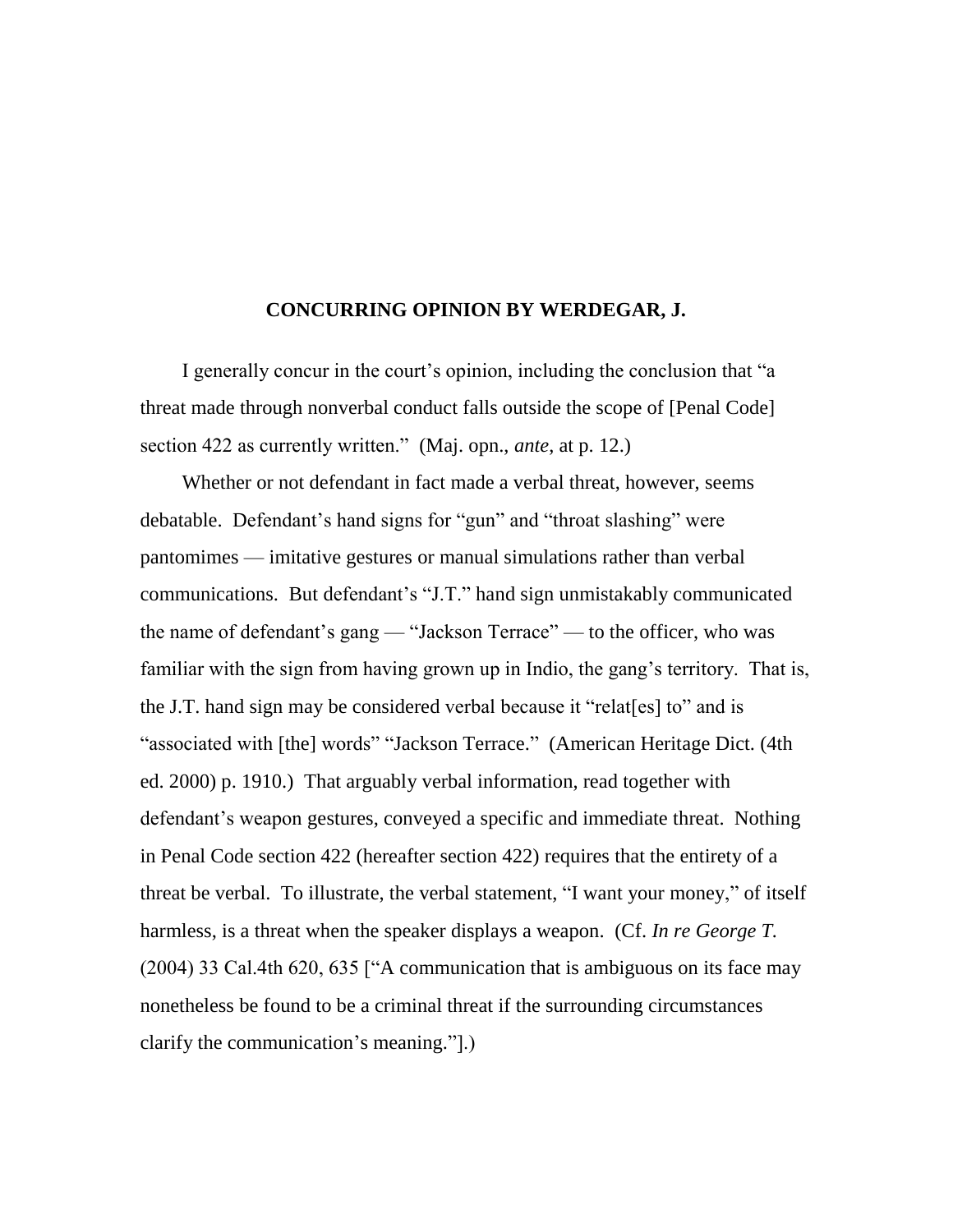The People, however, have not argued that defendant's J.T. hand sign was verbal in a way that distinguishes it from his gestures depicting weapons. Instead, the People argue more broadly that section 422 encompasses "nonaudible" behavior" that "adequately communicate<sup>[s]"</sup> a threat. The court's opinion explains why the People's proposed interpretation lacks merit. Because it lacks merit, and because the People have not made the argument I have outlined, I agree with the court's decision to reinstate the superior court's order dismissing the counts charging defendant with violations of section 422. As we have observed, ― ‗ ―[o]ur adversary system is designed around the premise that the parties know what is best for them, and are responsible for advancing the facts and arguments entitling them to relief." '" (*People v. Sandoval* (2015) 62 Cal.4th 394, 445, quoting *Greenlaw v. United States* (2008) 554 U.S. 237, 244.) Nevertheless, nothing in the court's opinion prevents the People from arguing in a future case, should the facts support the argument and the People choose to make it, that conduct actually intended and understood to convey verbal information violates section 422. (See, e.g., maj. opn., *ante*, at pp. 13–14 [concerning American Sign Language].)

### **WERDEGAR, J.**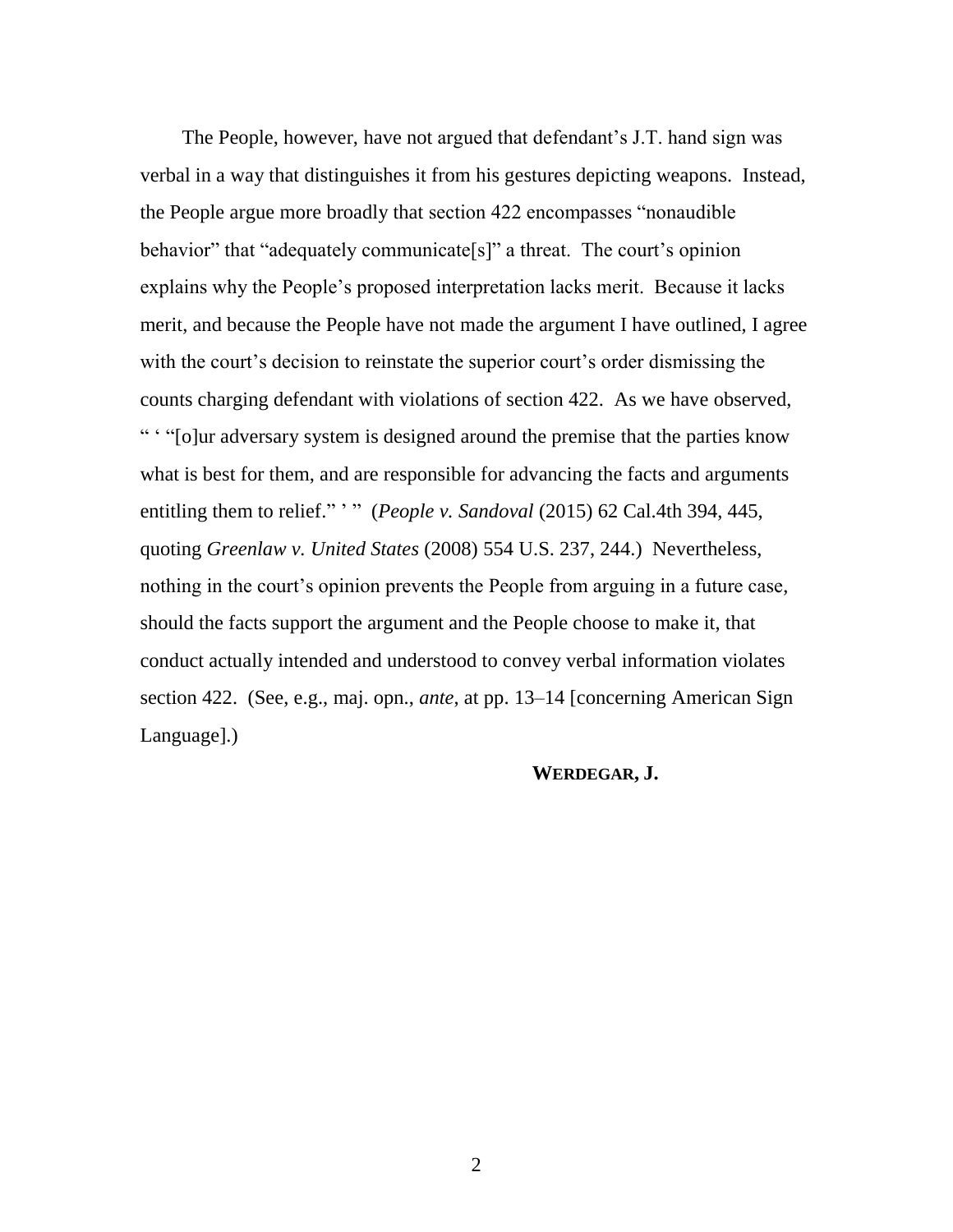*See next page for addresses and telephone numbers for counsel who argued in Supreme Court.*

**\_\_\_\_\_\_\_\_\_\_\_\_\_\_\_\_\_\_\_\_\_\_\_\_\_\_\_\_\_\_\_\_\_\_\_\_\_\_\_\_\_\_\_\_\_\_\_\_\_\_\_\_\_\_\_\_\_\_\_\_\_\_\_\_\_\_\_\_\_\_\_\_\_\_\_\_\_\_\_\_\_\_**

**\_\_\_\_\_\_\_\_\_\_\_\_\_\_\_\_\_\_\_\_\_\_\_\_\_\_\_\_\_\_\_\_\_\_\_\_\_\_\_\_\_\_\_\_\_\_\_\_\_\_\_\_\_\_\_\_\_\_\_\_\_\_\_\_\_\_\_\_\_\_\_\_\_\_\_\_\_\_\_\_\_\_**

**\_\_\_\_\_\_\_\_\_\_\_\_\_\_\_\_\_\_\_\_\_\_\_\_\_\_\_\_\_\_\_\_\_\_\_\_\_\_\_\_\_\_\_\_\_\_\_\_\_\_\_\_\_\_\_\_\_\_\_\_\_\_\_\_\_\_\_\_\_\_\_\_\_\_\_\_\_\_\_\_\_\_**

**\_\_\_\_\_\_\_\_\_\_\_\_\_\_\_\_\_\_\_\_\_\_\_\_\_\_\_\_\_\_\_\_\_\_\_\_\_\_\_\_\_\_\_\_\_\_\_\_\_\_\_\_\_\_\_\_\_\_\_\_\_\_\_\_\_\_\_\_\_\_\_\_\_\_\_\_\_\_\_\_\_\_**

**Name of Opinion** People v. Gonzalez

**Unpublished Opinion Original Appeal Original Proceeding Review Granted** XXX 232 Cal.App.4th 151 **Rehearing Granted**

**Opinion No.** S223763 **Date Filed:** June 1, 2017

**Court:** Superior **County:** Riverside **Judge:** William S. Lebov\*

#### **Counsel:**

Paul E. Zellerbach and Michael A. Hestrin, District Attorneys, and Kelli M. Catlett, Deputy District Attorney, for Plaintiff and Appellant.

Jennifer A. Gambale, under appointment by the Supreme Court, for Defendant and Respondent.

\*Retired judge of the Yolo Superior Court, assigned by the Chief Justice pursuant to article VI, section 6 of the California Constitution.